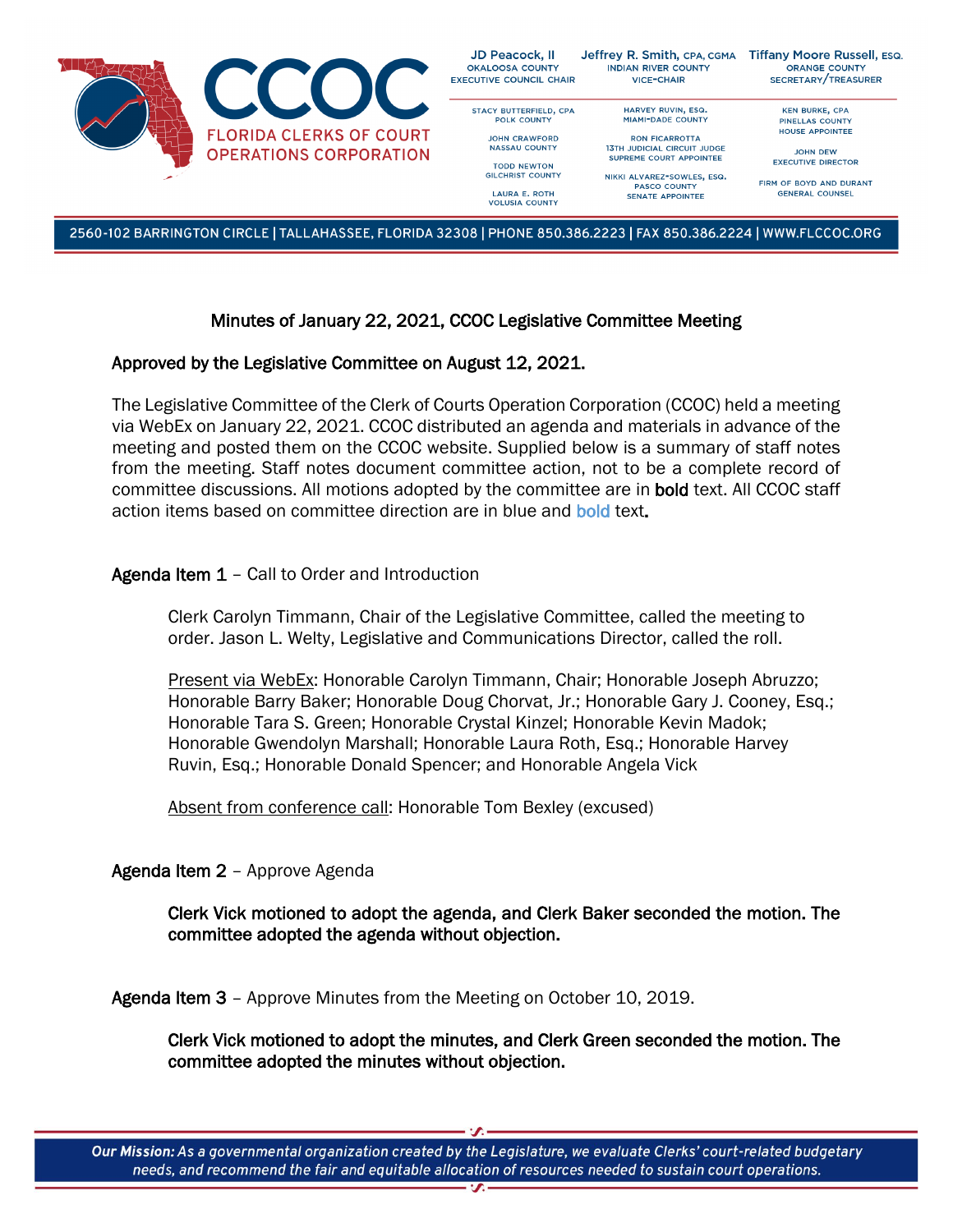### Agenda Item 4 – CCOC Legislative Budget Request

Chair Timmann introduced the agenda item to develop a 2021 CCOC Legislative Budget Request to present to the Executive Council. She recognized it would be a tight and challenging budget year, given the impact of the global pandemic. She asked Jason L. Welty to discuss potential ideas. Mr. Welty explained that the idea of having a budget request would be separate and apart from the FCCC policy agenda. The first idea was to explore an option to mimic the State Courts' request for additional funding to alleviate the backlog of cases due to the pandemic.

After technical difficulties, Chair Timmann called on Jason L. Welty to outline additional ideas. Mr. Welty restated the idea to copy the State Courts System of additional legislative appropriations for the backlog of cases. The second idea was reimbursement for statutorily required Florida Retirement System (FRS) increases in the current year. The next issue is related to the previous FRS issue and would request future FRS costs instead of those costs taken out of clerk revenue. The fourth idea would be revenue replacement to maintain the clerks' budgets.

As part of the discussion about the assorted options, Clerk Green provided a synopsis of the Trial Court Budget Commission (TCBC) meeting. Clerk Spencer encouraged clerks to prepare to live within the current revenue stream and work with the courts to manage the process. Clerk Roth supported the effort of asking for additional funding because it is a different approach than previously attempted. Clerk Cooney weighed in with an idea to amend the FRS statutes to allow clerks to bring back "Senior Clerks" without damaging the retirement of those individuals. Finally, Clerk Vick asked about the specifics of the budget requests.

Mr. Welty explained a final idea to request reimbursement for petitions for protection, which is already statutorily authorized at \$40 per petition.

Clerk Green spoke in favor of considering the reimbursement for petitions for protection. Clerk Roth asked if these ideas were mutually exclusive or put multiple issues in for consideration. Chair Timmann expressed support for multiple issues. Clerk Moore Russell advocated for the FRS issues because, as FRS rates increase, clerks effectively reduce the budget as more dollars go to the same personnel. Clerk Kinzel raised a point from a local delegation meeting that asking for increases in FRS might lead to increased costs to the employees, raising the current 3 percent employee contribution to a higher amount.

The committee provided direction to CCOC staff to begin moving forward with the ideas relating to the pandemic recovery plan and the \$40 reimbursement for petitions for protection.